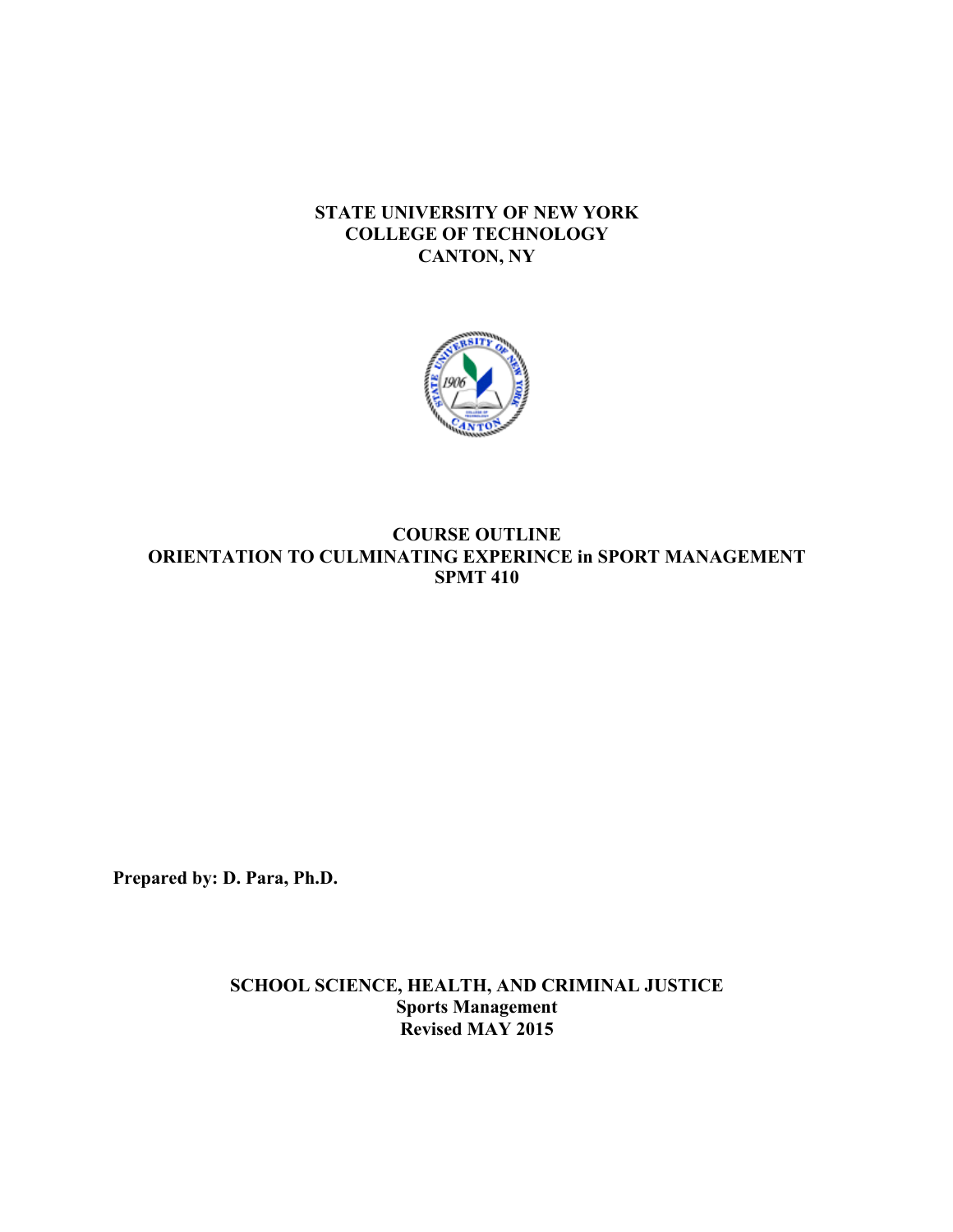## **SPMT 410 - ORIENTATION TO CULMINATING EXPERINCE in SPORT MANAGEMENT**

- **A. TITLE:** Orientation to Culminating Experience in Sport Management
- **B. COURSE NUMBER:** SPMT 410
- **C. CREDIT HOURS:** 1
- **D. WRITING INTENSIVE COURSE:** N
- **E. COURSE LENGTH:** 15 weeks
- **F: SEMESTER(S) OFFERED:** Fall/Spring
- **G.** HOURS OF LECTURE, LABORATORY, RECITATION, TUTORIAL, ACTIVITY: One lecture hour per week.<br> **H.** CATALOG DESCRIPTION: **ACTIVITY:** One lecture hour per week.

### **CATALOG DESCRIPTION:**

 This course prepares the student for their internship or senior project in sport management. Students will learn the processes involved in selecting and securing an internship site along with the necessary skills and appropriate behavior necessary for a successful internship experience. Students will also learn how to prepare an appropriate resume and cover letter and will prepare a resume and cover letter to be used in the internship process. Students will also be introduced to interviewing techniques and tips. Alternatively, if the student chooses the senior project route, the course will information on what is to be accomplished in satisfaction of the requirements for completion of the senior project and students will begin the planning phase of the project. This course is a prerequisite to Sports Management internship (SPMT 421) and Sports Management Senior Project (SPMT 422). One hour lecture per week. This course will be conducted as a hybrid course on Blackboard with classroom requirements and individual meeting requirements.

### **I. PRE-REQUISITIES/CO-COURSES:**

 a.) Pre-requisites: Senior standing in Sports Management Program. Completion of required sport management courses through Semester 6.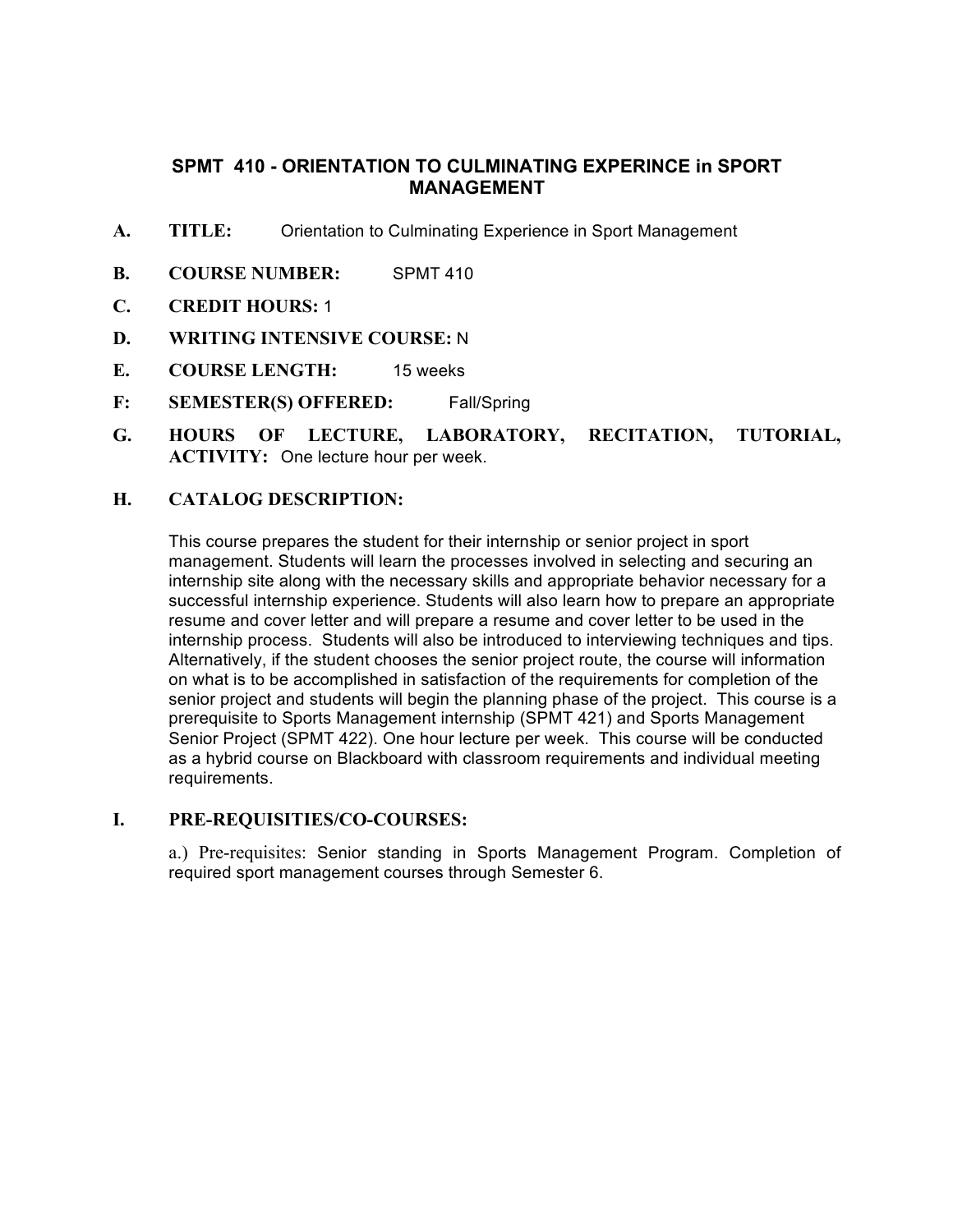## **J. GOALS (STUDENT LEARNING OUTCOMES): By the end of this course, the student will be able to:**

| <b>Course Objective</b>                                            | <b>Institutional SLO</b> |
|--------------------------------------------------------------------|--------------------------|
| a. Identify internship site opportunities and effectively          | 1. Communication         |
| communicate with those sites to secure an internship               | 3. Prof. Competence      |
|                                                                    | 4. Inter-intrapersonal   |
| b. Prepare an appropriate resume and cover letter                  | 1. Communication         |
|                                                                    | 3. Prof. Competence      |
|                                                                    | 4. Inter-intrapersonal   |
| c. Demonstrate appropriate interviewing techniques and             | 1. Communication         |
| behavior                                                           | 3. Prof. Competence      |
|                                                                    | 4. Inter-intrapersonal   |
| d. Understand appropriate work setting behaviors and skills to     | 1. Communication         |
| help ensure a successful internship experience                     | 3. Prof. Competence      |
|                                                                    | 4. Inter-intrapersonal   |
| e. Demonstrate an understanding of all the requirements            | 3. Prof. Competence      |
| necessary for successful completion of the internship or senior    | 4. Inter-intrapersonal   |
| project                                                            |                          |
| f. If taking the senior project route, describe the focus, intent, | 2. Crit. Thinking        |
| and direction of their senior project and secure their senior      | 3. Prof. Competence      |
| project advisor and committee                                      |                          |

#### **K. TEXTS:**  None

#### **L. REFERENCES:**  None

**M. EQUIPMENT:** World Wide Web, media resources

# **N. GRADING METHOD:** A-F

# **O. MEASUREMENT CRITERIA/METHODS:**

- Class participation and attendance
- Completion of required coursework materials and paperwork